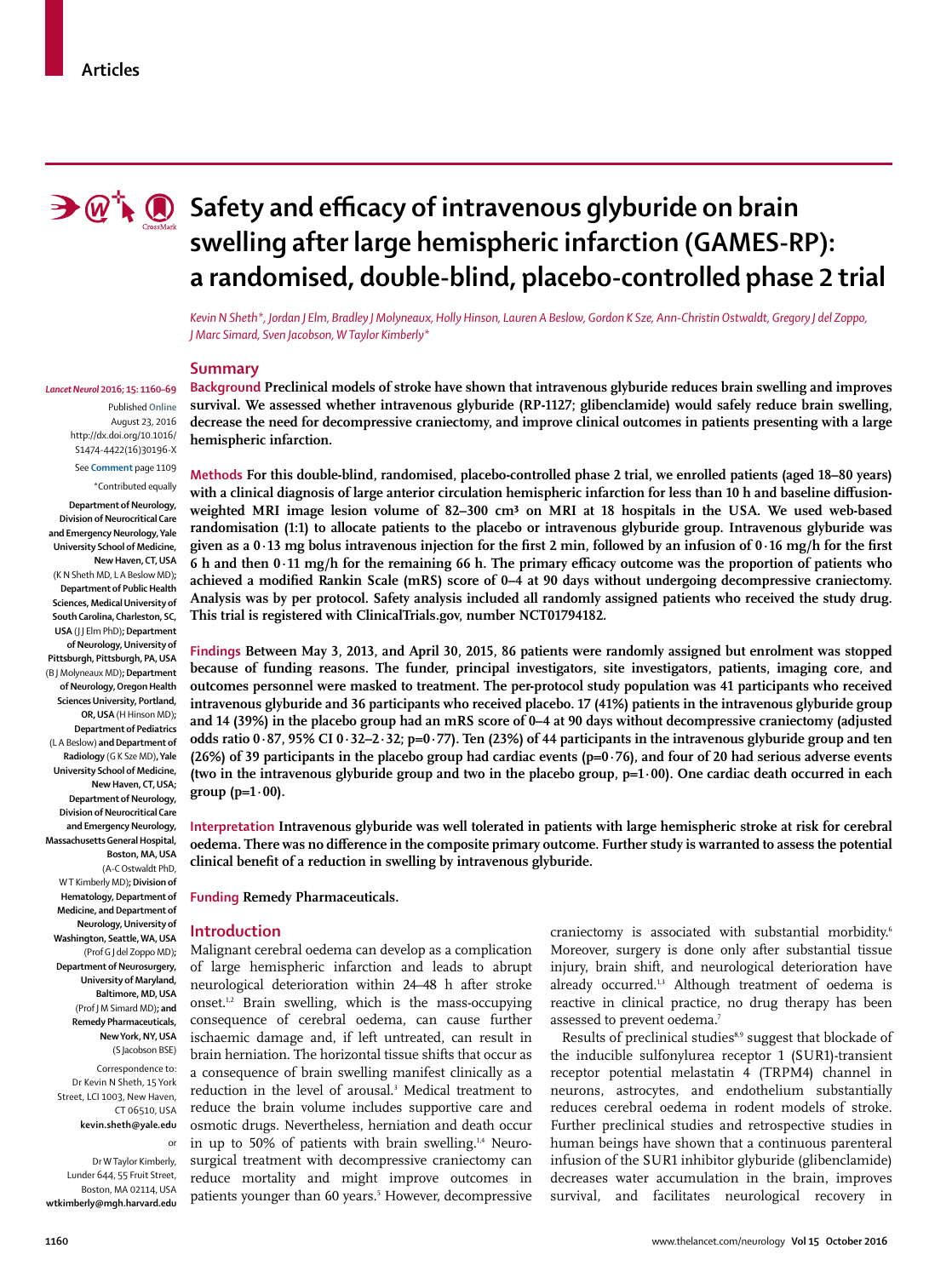# **Research in context**

## **Evidence before this study**

We searched PubMed for randomised controlled trials published in only English between Jan 1, 2000, and March 4, 2016, with the search terms "ischemic stroke", AND "brain edema", AND "glyburide", OR "glibenclamide", OR "sulfonylurea". We found 12 preclinical studies that showed that continuous glyburide administration led to a reduction in brain oedema and mortality in rodent models of stroke. A pilot trial of intravenous glyburide in patients with acute, large hemispheric stroke showed feasibility and initial safety of treatment of critically ill stroke patients at high risk for oedema. Interpretation of these retrospective and prospective pilot data is limited by the absence of double-blind, placebo controlled trials.

#### **Added value of this study**

To our knowledge, this is the first trial to assess the effect of early (within 10 h) and continuous administration of an intravenous glyburide for the prevention of brain oedema after a large hemispheric stroke in a randomised, double-blind, placebo-controlled trial. Treatment was well tolerated, hypoglycaemia was uncommon and successfully treated with a prespecified hypoglycaemia protocol. Although the percentage of people who had a modified Rankin Scale score of 0-4 at 90 days without decompressive craniectomy (primary endpoint) was not significantly different in the glyburide and placebo groups, and mortality was non-significantly reduced overall, functional outcome measured by the modified Rankin Scale was improved in patients treated with the active drug. There was an association with a reduction in midline shift of the brain and lower plasma matrix metalloproteinase-9 concentrations in patients treated with intravenous glyburide compared with placebo.

## **Implications of all the available evidence**

Our findings suggest that the sulfonylurea receptor pathway is implicated in the formation of brain oedema after stroke in patients. Early and continuous intravenous administration of glyburide favourably affects markers of brain oedema and suggests that there might be a clinical effect on mortality and functional outcome at 90 days. These findings need to be replicated in a larger phase 3 trial in patients with large hemispheric infarction.

experimental settings.<sup>10</sup> This evidence suggests that the SUR1–TRPM4 channel is a candidate target for prevention of cerebral oedema after large hemispheric stroke in patients.8 A phase 2A clinical trial showed the feasibility and safety of administering intravenous glyburide to critically ill stroke patients.<sup>11,12</sup>

The Glyburide Advantage in Malignant Edema and Stroke (GAMES-RP) trial was designed to test the safety and efficacy of intravenous glyburide in a critically ill, acute ischaemic stroke population at high risk for brain swelling.13 On the basis of the GAMES-Pilot data,11,12 we hypothesised that intravenous glyburide would safely diminish brain swelling, decrease the need for decompressive craniectomy, and improve clinical outcome.<sup>11,12</sup> An additional objective was to provide information for the design of a phase 3 trial of intravenous glyburide in patients at high risk for developing brain oedema.

# **Methods**

# **Study design and participants**

GAMES-RP was a double-blind randomised, phase 2 trial —done at 18 hospitals in the USA—of intravenous glyburide in patients with a large anterior circulation hemispheric infarction who were at risk to develop malignant oedema. The design of the GAMES-RP trial has been previously reported.<sup>13</sup> The study was done under an Investigational New Drug Application from the US Food and Drug Administration. The study was approved by the institutional review boards at all participating centres. All participants or their legally authorised representatives provided written informed consent at enrolment.

Participants were aged 18–80 years and had a clinical diagnosis of large anterior circulation hemispheric infarction for less than 10 h from the time last known to be neurologically healthy, confirmed by a baseline diffusion weighted image (DWI) lesion volume of 82-300 cm<sup>3</sup>. The ABC/2 method was used locally to assess the baseline DWI lesion volume for enrolment purposes.14 Treatment with alteplase was permitted for up to  $4.5$  h after symptom onset.<sup>15</sup> Participants undergoing endovascular thrombectomy were not eligible, because the efficacy of this process is uncertain in strokes with a baseline DWI lesion volume of more than 70 cm<sup>3</sup>.<sup>16</sup> The full exclusion criteria are listed in the appendix.

See **Online** for appendix

# **Randomisation and masking**

Eligible participants were randomly assigned to receive intravenous glyburide or placebo in a 1:1 ratio from a centralised, web-based randomisation algorithm. Patients were screened by clinical teams at each site and enrolled by site study personnel. Minimisation combined with biased coin were used to control for clinical site, age (≤60 years *vs* >60 years), and alteplase treatment. The funder, principal investigators, site investigators, patients, imaging core, and outcomes personnel were masked to treatment. Drug vials, preparation bags, and tubing were identical in appearance for both treatment groups.

# **Procedures**

The bolus and the infusion concentrations of the study drug were both 5·3 μg/mL. A 0·13 mg bolus intravenous injection was given during the first 2 min of treatment. Subsequently, an intravenous infusion was administered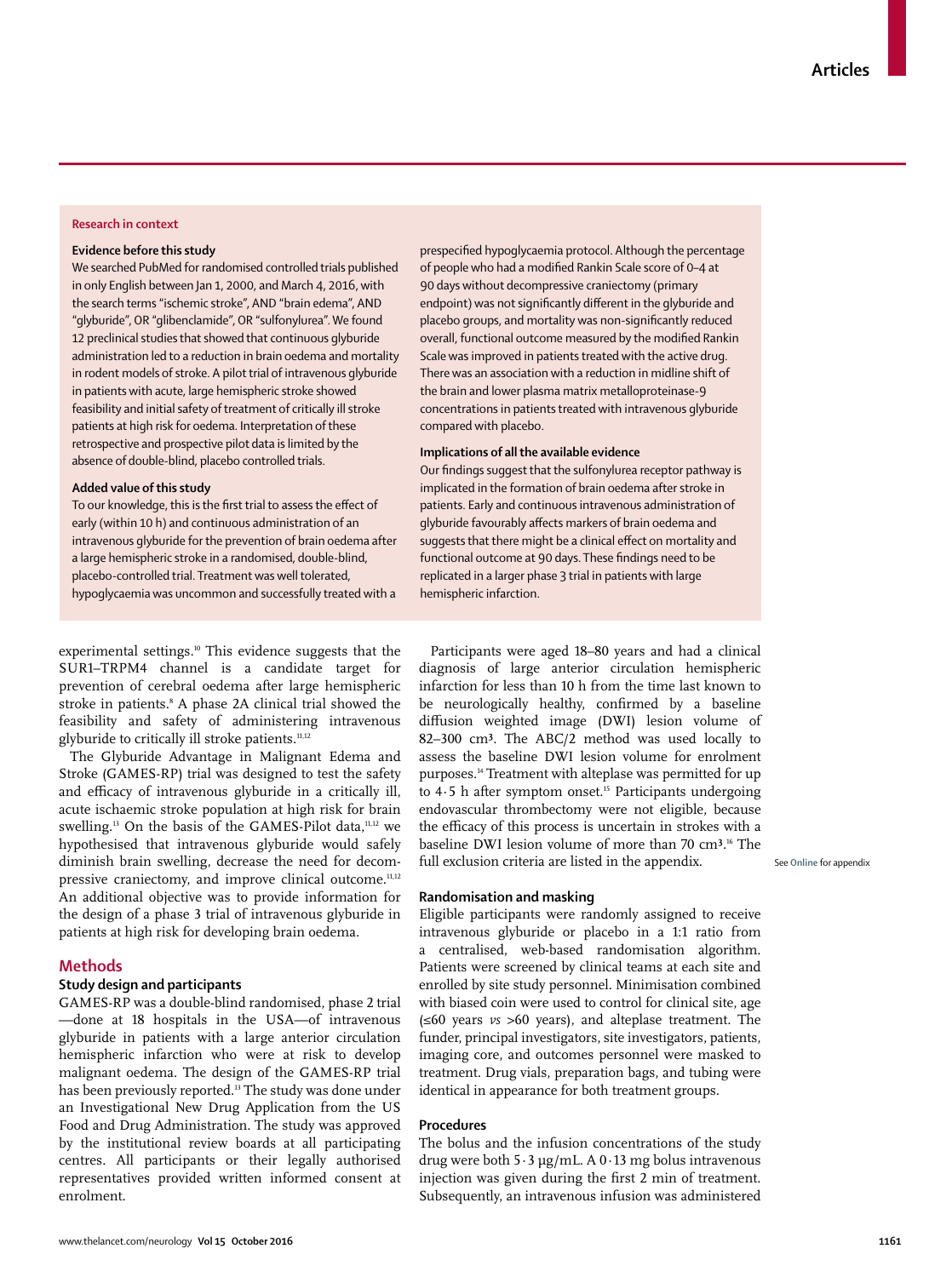at a rate of  $0.16$  mg/h for the first 6 h, followed by a rate of 0·11 mg/h for the remaining 66 h (total daily dose on day 1 was  $3 \cdot 12$  mg and on days 2 and 3 was  $2 \cdot 67$  mg/day). This dosing schedule was based on preclinical studies, the maximum tolerated dose in a phase 1 study, and a safety analysis of the phase 2A study.<sup>11</sup> Treatment up to 10 h from stroke onset was selected because preclinical data indicated efficacy within this time.<sup>17</sup>

Concomitant treatments followed national practice guidelines from the American Heart Association and the American Stroke Association, codified into study-specific clinical guidelines.1 Osmotherapy was recommended for patients who showed clinical deterioration with radiological evidence of substantial midline shift or mass effect. Decompressive craniectomy was standard-of-care for deterioration and its use was based on guidelines.<sup>1,2</sup> A 24 h hotline was maintained by the co-principal investigators and the medical safety monitor, who were available in real time for questions regarding the clinical protocol or standardisation guidelines.

Key baseline assessments were a physical examination, a National Institutes of Health Stroke Scale (NIHSS) assessment, and a screening brain MRI scan. The NIHSS score was assessed on days 1–4 and day 7 (or at discharge). The modified Rankin Scale (mRS) score was collected at day 30, day 90, 6 months, and 12 months. To ensure reliable scoring, qualified raters used a standardised questionnaire to assist site level determination in person or by telephone.<sup>18</sup> Clinical and outcomes scales, including NIHSS and mRS, were assessed by study personnel at the clinical sites. An electrocardiogram (ECG) and blood samples were obtained at baseline, 4–6 h after study drug bolus, and at 24 h, 48 h, and 60–72 h. An ECG was also obtained at 7 days or at discharge, whichever was first.





DWI=diffusion weighted MRI

Point-of-care blood glucose concentrations were measured every hour during the first 24 h and then, in the absence of a value below 3·9 mmol/L, every 2 h for the next 24 h and every 4 h for the subsequent 40 h. A study-specific MRI scan was obtained at 72–96 h after the study drug bolus. Images were obtained on a  $1.5$  T or  $3.0$  T system with the following minimum sequences: axial fluid-attenuated inversion recovery, axial gradient echo, and axial DWI. Baseline vessel occlusion was determined by CT angiography or magnetic resonance angiography (MRA). An MRA was also obtained during the follow-up scan.

All imaging data were sent to a core laboratory (Yale University, New Haven, CT, USA) (GKS and LAB) for measurement of surrogate imaging measures of brain oedema (GKS and LAB)—ie, midline shift, change in hemisphere volume, and lesional swelling volume. Imaging measures were ascertained on baseline and follow-up scans with Analyze software (version 11.0) by the masked imaging core based on previous methods.<sup>19-21</sup> Previous inter-rater analyses have shown a concordance correlation of greater than or equal to 0·94.19 Plasma samples were sent to a core biomarker laboratory (Massachusetts General Hospital, Boston, MA, USA) for measurement of total matrix metalloproteinase 9 (MMP-9) with a commercially available assay (Human MMP-9 Quantikine ELISA, R&D Systems, Minneapolis, MN, USA).

# **Outcomes**

The primary outcome was the proportion of patients who achieved an mRS score of 0–4 at 90 days without undergoing decompressive craniectomy. The three secondary efficacy outcomes were the proportion of patients who underwent decompressive craniectomy or who died by day 14, change in ipsilateral hemispheric swelling from baseline to 72–96 h measured by MRI irrespective of decompressive craniectomy, and change in lesional swelling from baseline to 72–96 h measured by MRI.

Tertiary outcomes were the 90 day mRS (dichotomised at 0–4 *vs* 5 and 6), the frequency of decompressive craniectomy by day 7, time to death, all-cause mortality up to 90 days, midline shift from baseline to 72–96 h, and total concentration of MMP-9 (mean level of three daily samples collected during the study drug infusion).

An independent data monitoring committee conducted periodic prespecified safety reviews. Safety was assessed as the frequency and severity of adverse events and serious adverse events by organ system (Medical Dictionary for Regulatory Activities, version 15.0), with specific attention to the serious adverse events of allcause mortality, cardiac mortality, and cardiac-related and blood glucose-related adverse events.

## **Statistical analysis**

The study was initially planned with a two-stage design with a prespecified futility interim analysis. The funder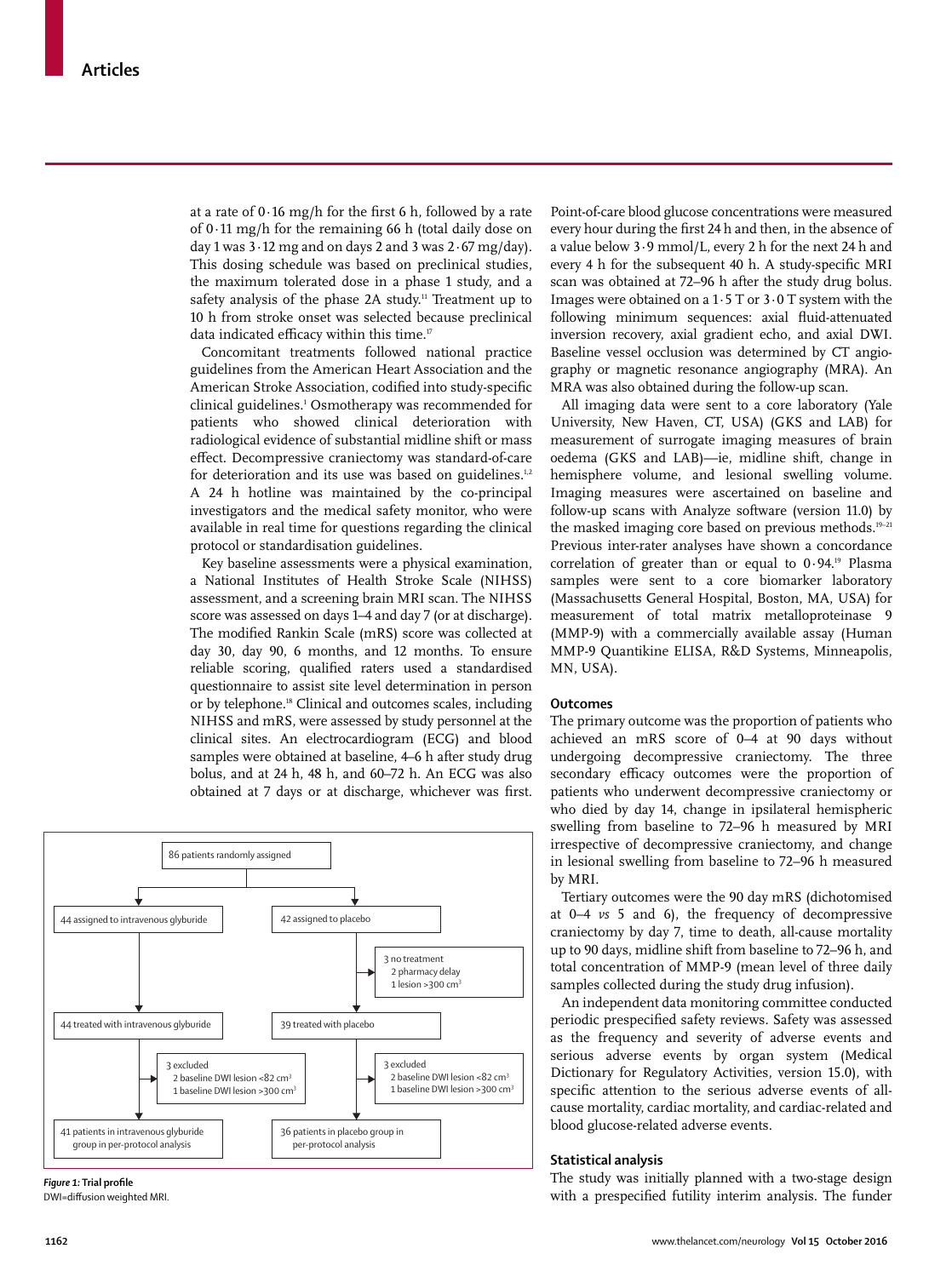stopped further enrolment in the trial on April 30, 2015, at the first of the two stages, because of an absence of financial support for additional enrolment beyond the interim analysis. Therefore, the interim analysis was not done and the analysis plan was amended to a single stage, and finalised by the masked statistician on July 20, 2015, the details of which were published.<sup>13</sup> After all 90 day visits had been completed, the database was frozen on July 31, 2015, at 1345 h, and the study statistician was fully unmasked. Unmasking of the funder and leadership team was done on Aug 5, 2015, when the statistical analyses were provided by the study statistician. The data monitoring committee was fully unmasked to the results on Oct 29, 2015; before this timepoint, the committee had not identified any safety concerns. The decision to stop enrolment was made without knowledge of treatment assignment or outcome by the funder, leadership team, or data monitoring committee.

We calculated that 93 patients per group would be needed for 80% power to detect a 20 percentage point effect size (absolute difference in proportions) when the true placebo response proportion was 30% (one-sided test,  $α=0.025$ ). The estimated effect size was smaller than in preliminary data from GAMES-Pilot,<sup>11,12</sup> when compared with matched historical controls<sup>22,23</sup> and was selected to maximise the likelihood of a clinically meaningful difference in a critically ill population expected to have substantial disability based on the index stroke. Because the placebo response rate was estimated, a sample size re-estimation was planned on the basis of the true placebo response rate, with a maximum total sample size of 240 patients. Simulations showed that the original two-stage design with a maximum total sample size of 240 would have 80% power to detect a 20 percentage point effect size (absolute difference in proportions) when the true placebo response proportion was 30% or higher. As described previously, the trial was stopped early for funding reasons before the interim analyses or sample size re-estimation. In the truncated study population, the existing sample had 80% power to detect a 30% percentage point absolute effect size (onesided test,  $\alpha=0.025$ ) when the placebo response proportion was 30%.

The efficacy analyses for the primary, secondary, and tertiary outcomes were based on the per-protocol sample, which included participants who had a centrally read DWI baseline lesion volume of 82-300 cm<sup>3</sup> and who received study drug. Sensitivity analysis of the primary, secondary, and tertiary outcomes was done on the modified intention-to-treat sample (which included all patients who were enrolled and received any study drug; appendix). After the database was frozen, an erroneous mRS value at 90 days was discovered because of a clerical error, which was monitor-verified, updated in the study database by the site, and manually corrected within the data freeze; an incorrect mRS score of 2 for a patient (identification number  $1220$ ) in the placebo group was

corrected to 4. The primary efficacy hypothesis was assessed with a likelihood ratio test of the null hypothesis that the regression coefficient for treatment was equal to zero in a multiple logistic model that adjusted for baseline age, baseline DWI volume, and baseline internal carotid artery occlusion (complete *vs* partial, none, or unknown). If the baseline CT angiography or MRA was missing, but the internal carotid artery was occluded on a follow-up CT angiography or MRA, the baseline internal carotid artery occlusion was imputed as a complete occlusion.

|                                                                                  | Intravenous<br>glyburide<br>$(n=41)$ | Placebo<br>(n=36) |  |  |  |
|----------------------------------------------------------------------------------|--------------------------------------|-------------------|--|--|--|
| Demographics                                                                     |                                      |                   |  |  |  |
| Age (years)                                                                      | 58 (11)                              | 63(9)             |  |  |  |
| Female                                                                           | 16 (39%)                             | 10 (28%)          |  |  |  |
| Ethnic origin                                                                    |                                      |                   |  |  |  |
| Hispanic                                                                         | 3(7%)                                | 3(8%)             |  |  |  |
| Not Hispanic                                                                     | 38 (93%)                             | 33 (92%)          |  |  |  |
| Race                                                                             |                                      |                   |  |  |  |
| White                                                                            | 35 (85%)                             | 30 (83%)          |  |  |  |
| Black                                                                            | 4 (10%)                              | 4(11%)            |  |  |  |
| Asian                                                                            | 2(5%)                                | 2(6%)             |  |  |  |
| <b>Medical history</b>                                                           |                                      |                   |  |  |  |
| Ischaemic stroke or transient ischaemic<br>attack                                | 6 (15%)                              | 4 (11%)           |  |  |  |
| Carotid artery disease                                                           | 7 (17%)                              | 3(8%)             |  |  |  |
| Type 2 diabetes                                                                  | 8 (20%)                              | 7(19%)            |  |  |  |
| Hypertension                                                                     | 31 (76%)                             | 24 (67%)          |  |  |  |
| Hyperlipidaemia                                                                  | 25 (61%)                             | 20 (56%)          |  |  |  |
| Coronary artery disease                                                          | 8 (20%)                              | 4(11%)            |  |  |  |
| Atrial fibrillation                                                              | 13 (32%)                             | 14 (39%)          |  |  |  |
| <b>Stroke characteristics</b>                                                    |                                      |                   |  |  |  |
| Cause of stroke                                                                  |                                      |                   |  |  |  |
| Large artery atherosclerosis                                                     | 12 (29%)                             | 9(25%)            |  |  |  |
| Cardio-aortic embolism                                                           | 14 (34%)                             | 18 (50%)          |  |  |  |
| Small artery                                                                     | $1(2\%)$                             | $0(0\%)$          |  |  |  |
| Other                                                                            | 3(7%)                                | 4(11%)            |  |  |  |
| Unknown                                                                          | 11 (27%)                             | 5(14%)            |  |  |  |
| Internal carotid artery occlusion                                                | 12 (29%)                             | 13 (36%)          |  |  |  |
| Left side of infarction                                                          | 20 (49%)                             | 20 (56%)          |  |  |  |
| <b>Baseline NIHSS</b>                                                            | $20(16-22)$                          | $21(17-23)$       |  |  |  |
| Baseline DWI lesion volume (cm <sup>3</sup> )                                    | 157 (53)                             | 162 (49)          |  |  |  |
| Baseline blood glucose (mg/dL)                                                   | $6.7(5.8-8.8)$                       | $7.0(5.9-8.1)$    |  |  |  |
| <b>Treatment</b>                                                                 |                                      |                   |  |  |  |
| Intravenous rtPA                                                                 | 25 (61%)                             | 22 (61%)          |  |  |  |
| Time intervals                                                                   |                                      |                   |  |  |  |
| Symptom onset to intravenous rtPA (h)                                            | 2.2(1.0)                             | 2.2(1.0)          |  |  |  |
| Symptom onset to baseline MRI                                                    | 6.0(1.6)                             | 5.7(1.6)          |  |  |  |
| Symptom onset to study drug bolus (h)                                            | 8.8(1.3)                             | 9.0(1.4)          |  |  |  |
| Data are mean (SD), n (%), and median (IQR). NIHSS=National Institutes of Health |                                      |                   |  |  |  |

Stroke Scale Score. rtPA=recombinant tissue plasminogen activator. DWI=diffusion weighted imaging

*Table 1:* **Demographics and baseline characteristics**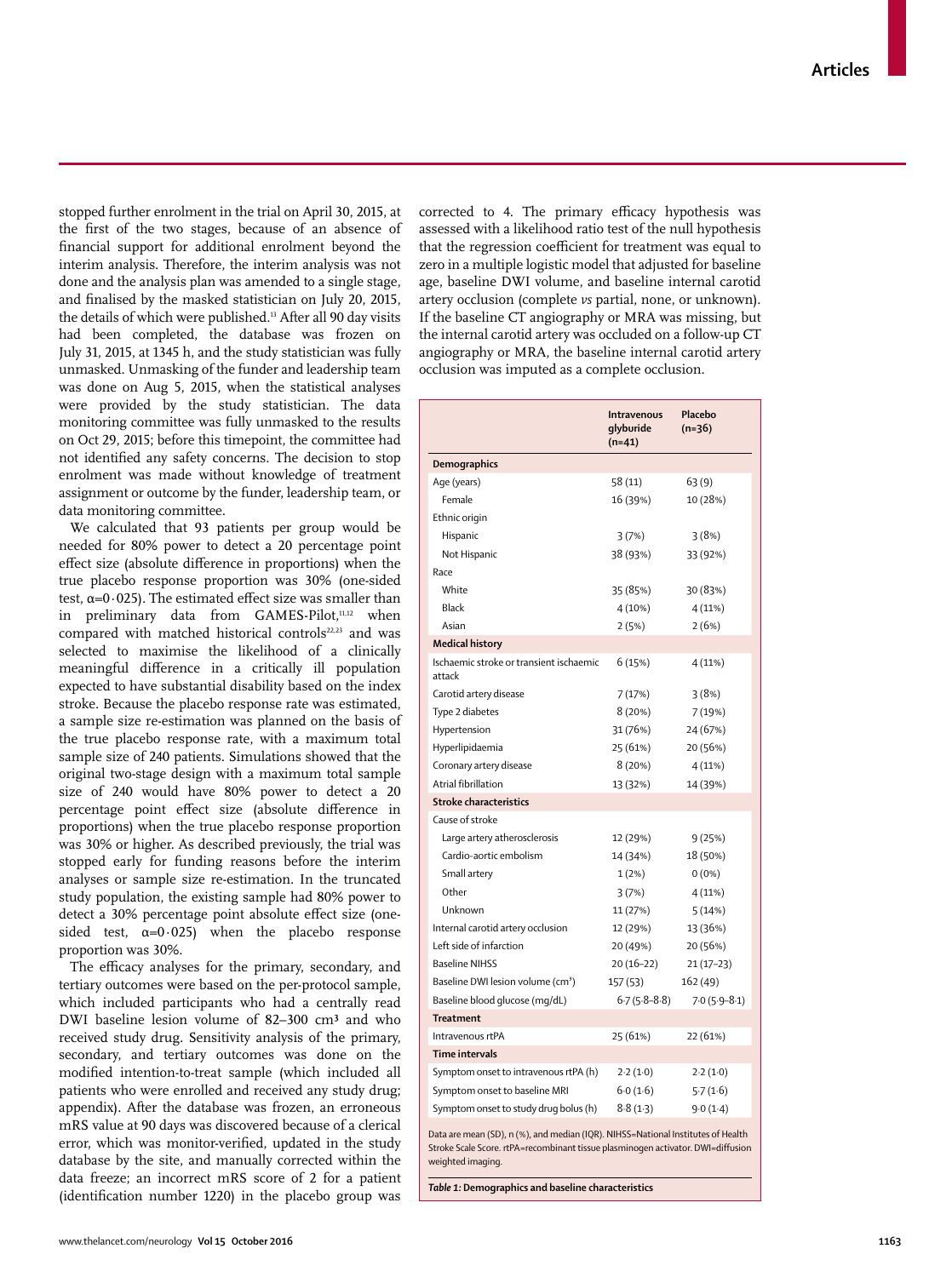The NIHSS, blood glucose, and swelling variables were presented as median (IQR) because the distribution was expected to be skewed. Baseline characteristics were compared by treatment group with the χ² test or Wilcoxon rank-sum test. For imaging outcomes, missing data caused by comfort measures only, or decompressive craniectomy, or death were imputed with the largest observed value in that treatment group, because these outcomes were deemed a treatment failure. If a patient was unable to tolerate the MRI scan, imputation was done with a regression approach adjusting for age, baseline DWI lesion volume, and internal carotid artery occlusion. Additional sensitivity analyses were done for imputed values by measurement of the midline shift on the last available head CT scans (appendix).

The following test statistics were used to compare treatment groups for secondary and tertiary outcomes:  $\chi^2$ test and unadjusted odds ratio (for proportion of deaths, mRS score between 0 and 4, decompressive craniectomy, and composite proportions), Wilcoxon rank-sum test (for change in ipsilateral hemispheric swelling, lesional swelling, and midline shift), and two sample *t* test (for total concentration of MMP-9). Mean differences in treatment groups with 95% confidence intervals are provided for continuous variables. Shift analysis of the raw mRS scores at 90 days were compared with an unstratified Cochran-Mantel-Haenszel test.24 A Kaplan-Meier curve, weighted log-rank test, and hazard ratios of all-cause deaths within 90 days were used to compare treatment groups. All tests were two-sided, and p values of less than 0·05 were significant, with no adjustment for multiplicity.

Safety analyses included all randomly assigned patients who received the study drug. The frequencies and percentages of safety events were reported by treatment group and comparisons were made with the Fisher's exact test or  $\chi^2$  test. SAS (version 9.3) was used for the statistical analyses, and figures were created with Graphpad Prism (version 6.0).

# **Role of the funding source**

The funder of the study managed operational aspects of the trial, including drug distribution, site monitoring, and had a role in study design, data interpretation, and writing of the report. The co-principal investigators (KNS and WTK) and primary statistician (JJE) had full access to all the data in the study and had final responsibility for the decision to submit for publication.

## **Results**

86 participants with a large anterior circulation hemispheric infarction were enrolled between May 3, 2013, and April 30, 2015. 44 participants were randomly

|                                                                                                                   | Intravenous<br>qlyburide (n=41) | Placebo (n=36)  | p value | Effect size (95% CI)                  |
|-------------------------------------------------------------------------------------------------------------------|---------------------------------|-----------------|---------|---------------------------------------|
| <b>Primary outcome</b>                                                                                            |                                 |                 |         |                                       |
| mRS 0-4 at 90 days without decompressive craniectomy                                                              | 17 (41%)                        | 14 (39%)        | 0.77    | OR 0.87 (0.32 to 2.32)*               |
| <b>Secondary outcomes</b>                                                                                         |                                 |                 |         |                                       |
| Decompressive craniectomy or death by day 14                                                                      | 15 (37%)                        | 16 (44%)        | 0.48    | OR 0.72 (0.29 to 1.80)                |
| Change in ipsilateral hemispheric swelling 72-96 h (cm <sup>3</sup> )                                             | 68 (36-105)                     | 78 (52-133)     | 0.28    | Mean difference -13.4 (-43.4 to 16.6) |
| Change in lesional swelling 72-96 h (cm <sup>3</sup> )                                                            | 58 (35-98)                      | 78 (45-121)     | 0.41    | $-6.6$ ( $-39.8$ to $26.5$ )          |
| <b>Tertiary outcomes</b>                                                                                          |                                 |                 |         |                                       |
| mRS 0-4 at 90 days†                                                                                               | 25 (61%)                        | 17 (47%)        | 0.23    | OR 1.75 (0.71 to 4.32)                |
| Decompressive craniectomy at 90 days†                                                                             | 13 (32%)                        | 8(22%)          | 0.35    | OR 1.63 (0.58 to 4.53)                |
| Midline shift of the brain from baseline to 72-96 h (mm)                                                          | $4.6(2.0-6.6)$                  | $8.5(5.0-14.2)$ | 0.0006  | $-4.3(-6.3 \text{ to } -2.4)$         |
| MMP-9 during study drug infusion (ng/mL) at 24-72 h‡                                                              | 211.4(138.1)                    | 345.8 (250.7)   | 0.006   | $-134.4$ ( $-224.8$ to $-43.9$ )      |
| All cause mortality                                                                                               |                                 |                 |         |                                       |
| In-hospital deaths                                                                                                | 3(7%)                           | 5(14%)          | 0.46    |                                       |
| 7 day                                                                                                             | 4(10%)                          | 5(14%)          | 0.73    |                                       |
| 30 day                                                                                                            | 6(15%)                          | 13 (36%)        | 0.03    |                                       |
| 90 day                                                                                                            | 7(17%)                          | 13 (36%)        | 0.06    | HR 0.49 (0.21-1.13)                   |
| Post-hoc analysis                                                                                                 |                                 |                 |         |                                       |
| Change in ipsilateral hemispheric swelling for patients<br>without decompressive craniectomy (cm <sup>3</sup> ) § | 49 (25-81)                      | 77 (53-105)     | 0.04    | $-29.3(-62.3 \text{ to } 3.8)$        |
| Change in lesional swelling for subset of patients without<br>decompressive craniectomy (cm <sup>3</sup> )        | $41(27-69)$                     | 75 (37-100)     | 0.15    | $-21.1$ ( $-56.7$ to $14.5$ )         |

Data are n (%), median (IQR), and mean (SD). mRS=modified Rankin Scale. OR=odds ratio. MMP-9=matrix metalloproteinase-9. HR=hazard ratio. \*Data were adjusted for baseline age, diffusion weighted imaging volume, and internal carotid artery. †Prespecified tertiary efficacy outcome. ‡MMP-9 collected at 24 h, 48 h, and 60-72 h was averaged for each patient. §Post-hoc analyses at 72–96 h, n=28 per group.

*Table 2:* **Efficacy outcome measures**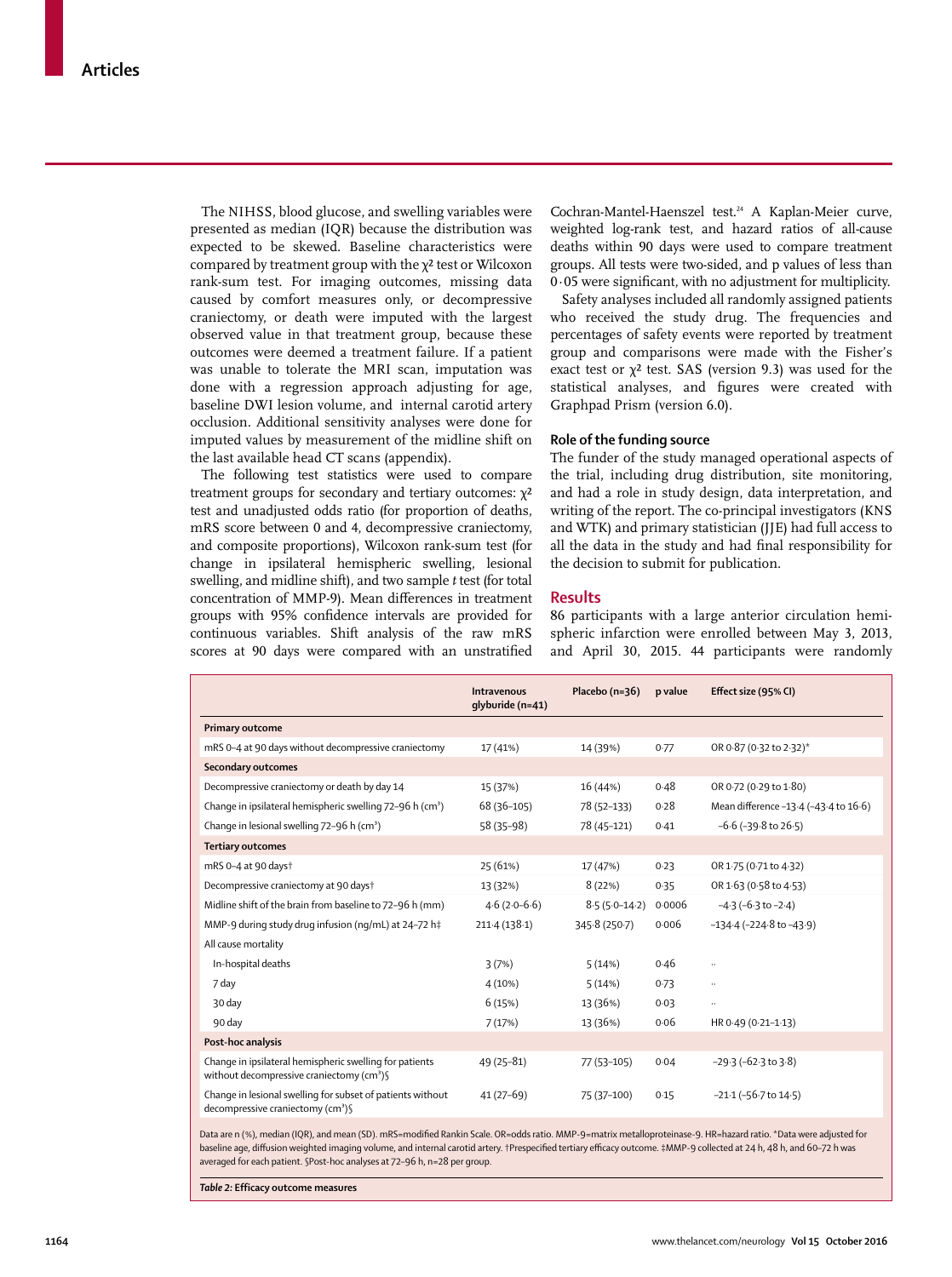allocated to the intravenous glyburide group and 42 participants were randomly allocated to the placebo group. Three participants in the placebo group did not receive the study drug (two because of pharmacy delays and one because the lesion on the enrolling MRI was reassessed at the site before dosing and was >300 cm<sup>3</sup>), and were withdrawn from the study and excluded from the modified intention-to-treat sample. Six additional patients (three participants in each group) did not meet the criteria for inclusion after patients were randomly assigned because of DWI lesion volumes outside the prespecified range, as determined by the imaging core. A total of 77 participants remained in the per-protocol analysis (figure 1). Demographics and baseline characteristics were similar in the two treatment groups (table 1). In the per-protocol study population, the mean time from symptom onset to study drug bolus was 9 h (SD 1·4), the median NIHSS was 20 (IQR 16–22), and 61% of participants received intravenous glyburide.

None of the patients in the per-protocol sample were missing a 90-day mRS score. Of the 77 per-protocol participants, there was no difference between the intravenous glyburide and placebo groups in the proportion of participants with the primary clinical outcome, mRS 0–4 without decompressive craniectomy (41% *vs* 39%; adjusted p value=0·77; table 2).

There were no differences between the intravenous glyburide and placebo groups in the three prespecified secondary short-term clinical endpoints (table 2). The results of the modified intention-to-treat analysis were similar, and are provided in the appendix.

In the shift analysis, the 90 day functional outcome (mRS scores) was not significantly improved in the intravenous glyburide group  $(p=0.12;$  figure 2A). The Kaplan-Meier survival curve suggested a survival benefit for patients treated with intravenous glyburide with and without decompressive craniectomy compared with placebo, but the time to death was not significantly different (weighted  $log$ -rank p=0 $\cdot$ 06; figure 2B). Compared with placebo, participants treated with intravenous glyburide with and without decompressive craniectomy had similar mortality at 7 days, significantly reduced mortality at 30 days, and non-significantly reduced mortality at 90 days (table 2). The median midline shift at the level of the septum pellucidum at 72–96 h was 4·6 mm in the intravenous glyburide group and 8·5 mm in the placebo group ( $p=0.0006$ ; table 2 and figure 3A). The total MMP-9 concentration measured between 24 h and 72 h after initiation of the study drug infusion was lower in participants treated with intravenous glyburide compared those treated with placebo (mean 211 ng/mL *vs* 346 ng/mL;  $p=0.006$ ; figure 3B; table 2). MMP-9 concentrations at individual timepoints were non-significantly lower in the intravenous glyburide group after the baseline measurement, and are shown in figure 3B.

No difference in decompressive craniectomy frequency (32% in the intravenous glyburide group *vs* 22% in the placebo group,  $p=0.35$  or withdrawal of care (17% *vs* 25%, p=0·41) was observed (table 2). Patients in whom care was withdrawn during the index hospital admission had a greater midline shift (median  $12.8$  mm [IQR  $8.1-14.7$ ] *vs*  $6.1$  mm  $[3.9-10.2]$ ,  $p=0.01$ ), and a lower level of consciousness (item 1A on the NIHSS subscore) that developed by day 2 (median 2 [IQR 2–2] *vs* 1 [IQR 0–1], p=0·0002; appendix) greater shift and lower consciousness than those who did not.

The percentages of participants with one or more serious adverse events in the intravenous glyburide and placebo groups were similar (table 3). No episodes of symptomatic hypoglycaemia were reported in either treatment group, and all low glucose levels resolved after implementation of the prespecified hypoglycaemia protocol (data not shown). Nine participants had hypoglycaemia (five mild, three moderate, and one severe), all in the intravenous glyburide group. Of these nine participants, four had a blood glucose concentration



*Figure 2:* **Secondary clinical outcomes in the glyburide and placebo groups**

(A) Distribution of mRS scores in the per-protocol sample at 90 days (table 2). (B) A Kaplan-Meier survival curve for each treatment group. mRS=modified Rankin Scale.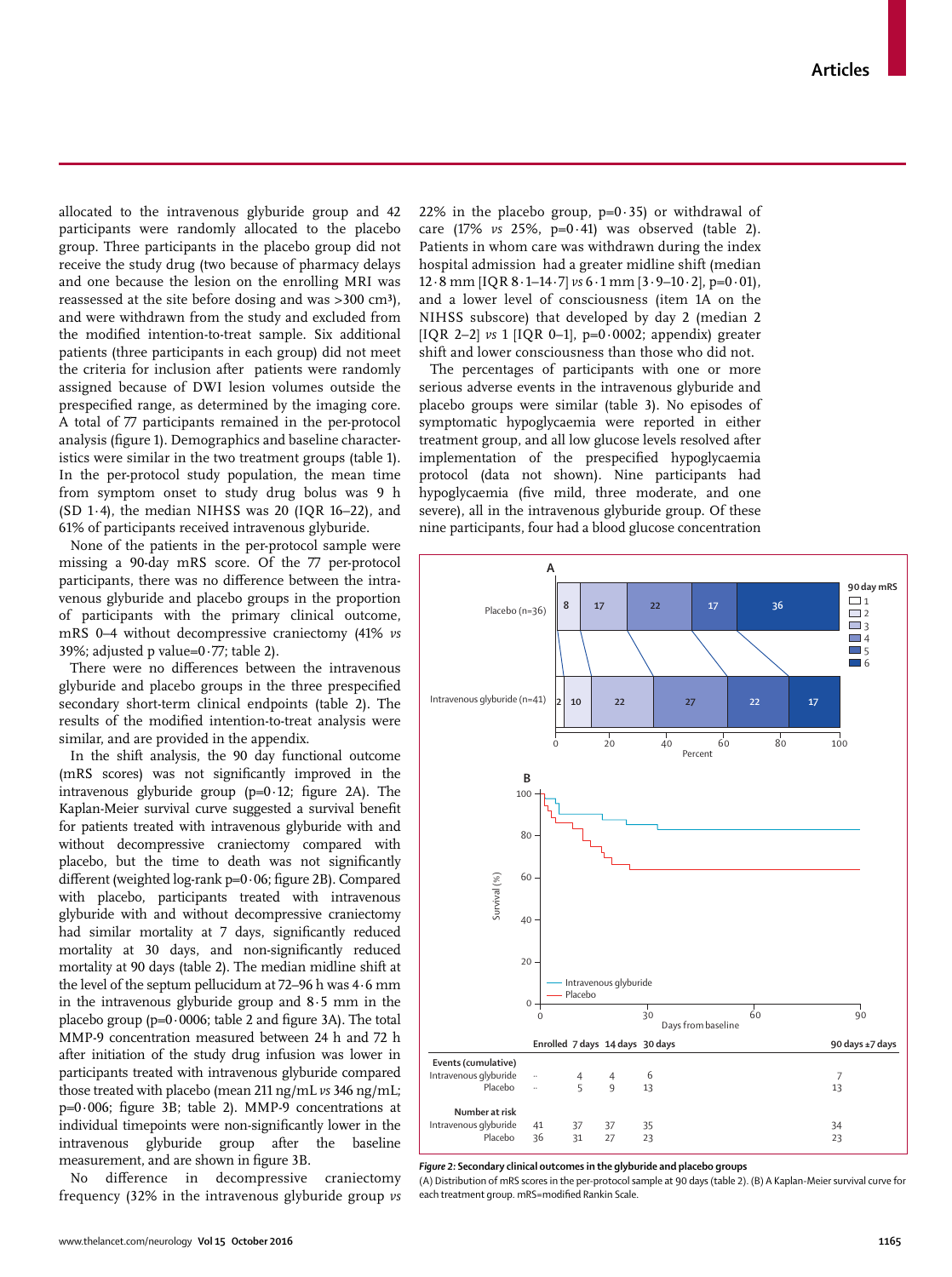of less than 3·1 mmol/L, which met the prespecified definition of a serious adverse event, during drug infusion and none were symptomatic (appendix). The proportion of patients with cardiac adverse events



*Figure 3:* **Eff ect of glyburide on midline shift of the brain and plasma MMP-9** (A) The median midline shift (horizontal bar) is shown for each treatment group in the per-protocol sample. The boxes represent IQR and whiskers are 10–90 percentiles. (B) Mean total plasma MMP-9 over time for the per-protocol sample. The error bars are 95% confidence intervals at baseline and 4 h, 24 h, 48 h, and 72 h from start of study drug. The number of patients represented at each timepoint is listed. (C) and (D) are examples of the median extent of midline shift on the follow-up brain MRI. (C) shows a patient treated with intravenous glyburide with midline shift of 5 mm. (D) shows a placebo-treated patient with 9 mm of midline shift. The red line indicates the midline of the

and cardiac serious adverse events were similar in the intravenous glyburide and placebo groups (table 3). One death from cardiac arrest 18 days after enrolment in the placebo group and one death from cardiac arrest 33 days after enrolment in the intravenous glyburide group were reported. Neither death was attributed to the study drug. Although 22 (27%) of 83 patients did not have any ECGs collected that were suitable for QTc analysis, the proportion of patients with a QTc of more than 500 ms was similar in each group (table 3). No clinically meaningful differences in vital signs or other laboratory variables were recorded between the active treatment and the control group (data not shown).

Because decompressive craniectomy or withdrawal of care could have confounded the outcome, several post-hoc analyses were done. First, the frequency of decompressive craniectomy by site was assessed. 19 [90%] of 21 decompressive craniectomies were done at eight clinical sites that enrolled about half of all participants (appendix). More decompressive craniectomies were done in the intravenous glyburide group than in the placebo group (13 [32%] of 41 participants *vs* eight [22%] of 36 participants), but the difference was not significant ( $p=0.35$ ). To assess whether the difference in the treatment effect on mortality was due to the increased number of decompressive craniectomies in the intravenous glyburide group, a series of Cox proportional hazard regression models were fitted, and the hazard ratios (HR) for the risk of death in a given treatment group were compared with and without adjustment for decompressive craniectomy. When adjusting for this factor, the HR for death was  $0.50$  (95% CI  $0.21$ –1 $\cdot$ 15) for the intravenous glyburide group compared with the placebo group ( $p=0.10$ ), which was similar to the unadjusted HR of 0·49 (95% CI 0·21–1·13, p=0·095). There was no evidence for a treatment by decompressive craniectomy interaction (p= $0.56$ ). Finally, when the effect of decompressive craniectomy on survival was assessed ignoring the treatment effect, the unadjusted HR for death was  $0.70$  (95% CI  $0.26-1.88$ ) for those with compared with those without decompressive craniectomy  $(p=0.72)$ . A reduction in level of consciousness (NIHSS item 1A) was intended to be a key trigger for proceeding to decompressive craniectomy. For patients treated with the placebo, the level of consciousness was reduced before the decompressive craniectomy but not with patients treated with intravenous glyburide (appendix p 7).

Sensitivity analyses of midline shift were done to establish the effect of imputation on the prespecified analysis. For patients who did not have a study-specific MRI scan because of withdrawal of care or who underwent decompressive craniectomy before the MRI, midline shift was measured on the CT closest to 72–96 h after study initiation. The effect of intravenous glyburide on midline shift was not affected by either decompressive craniectomy ( $p=0.014$ ) or withdrawal of care ( $p=0.04$ ; appendix). Post-hoc analysis of participants without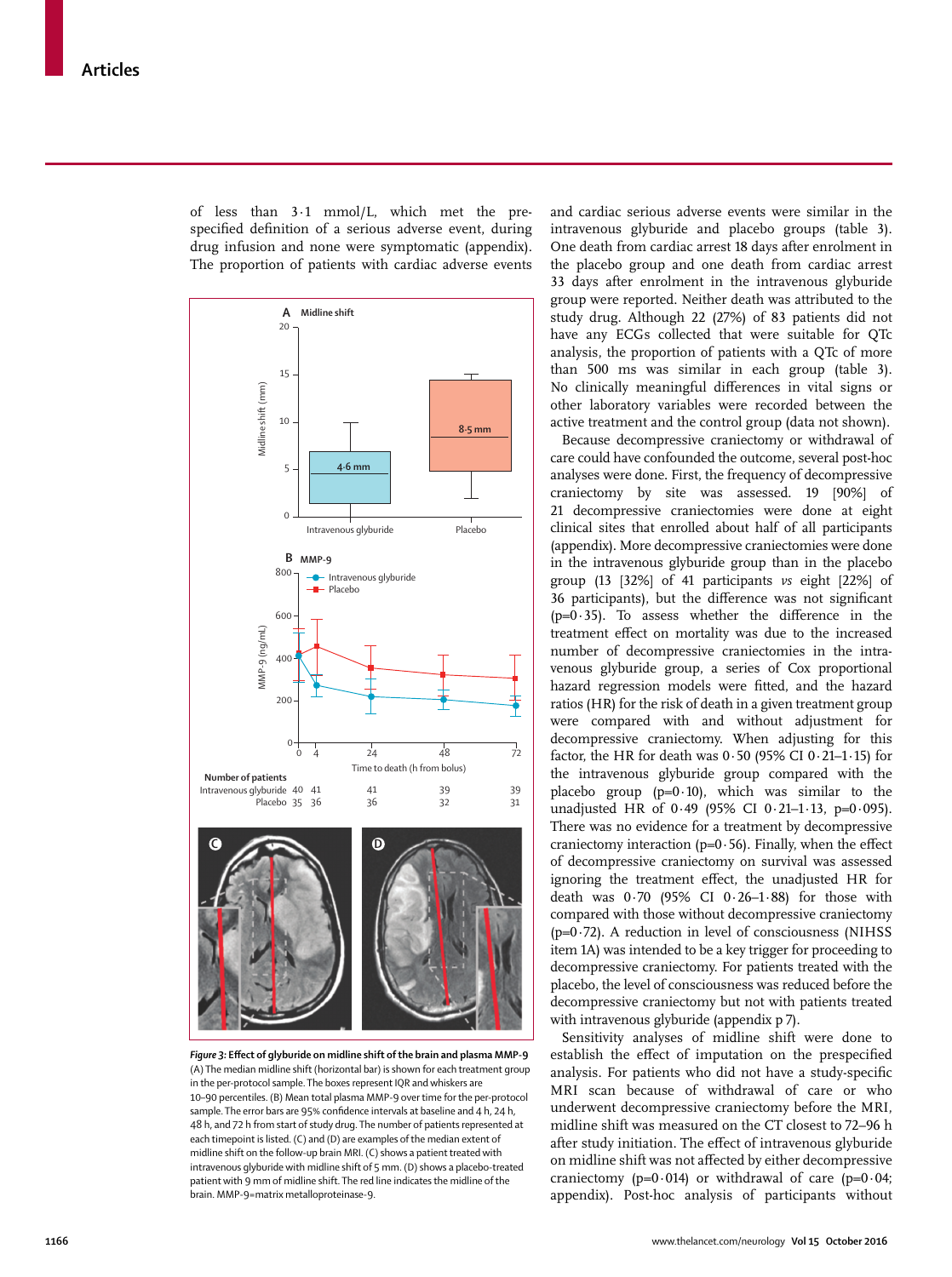decompressive craniectomy (appendix) showed an effect of intravenous glyburide on hemispheric swelling (median 49 cm³ [IQR 23–84] for the glyburide group *vs*  $77 \text{ cm}^3$  [52–106] in the placebo group, p=0·04) but not lesional swelling (median 41 cm³ [IQR 26–71] *vs* 75 cm³  $[36-102]$ , p=0 $\cdot$ 15).

# **Discussion**

The GAMES-RP trial showed that intravenous glyburide was safe in patients who are critically ill after an ischaemic stroke and have a large hemispheric infarction, but the trial was negative for the prespecified primary and secondary efficacy endpoints. However, intravenous glyburide administration resulted in a non-significant reduction in mortality and reduced brain swelling, as shown by the lower median midline shift compared with placebo, which is consistent with the preclinical effect of the drug—ie, reduced oedema formation.

A high mortality and frequent medical complications are characteristic of patients with large hemispheric infarction who routinely require intensive care unit admission.<sup>1,25</sup> Large territory infarction is the most specific predictor of neurological deterioration or malignant oedema.<sup>23</sup> Patients with a decreased level of consciousness and midline shift often receive neurological assessments, osmotherapy, and decompressive craniectomy.<sup>3</sup> In GAMES-RP, the baseline DWI lesion volume of 160 cm<sup>3</sup> was considered large. In accord with a large infarction volume, overall proportions of adverse events were high but there was no difference between treatment groups. As in the previous phase 2A study of intravenous glyburide,<sup>11</sup> target blood glucose concentrations were managed with the glucose monitoring and treatment protocol developed. The intervention was safe and well tolerated in this study.

The primary efficacy outcome was the absence of decompressive craniectomy and a 90-day mRS score of 0–4. This outcome was chosen on the basis of the available preliminary data derived from the GAMES-Pilot trial and the use of decompressive craniectomy in other trials in similar patient populations.<sup>5,25</sup> In this context, we hypothesised that intravenous glyburide, if effective, would reduce the need for decompressive craniectomy. However, this premise was not supported by our trial, and was confounded by variation in practice, with 90% of the surgeries in GAMES-RP occurring in about half the participating sites. Additionally, decompressive craniectomy was not always preceded by a reduction in the level of consciousness. Although the clinical guidelines for decompressive craniectomy in the study were based on published recommendations,<sup>1</sup> the decision to proceed to decompressive craniectomy was left to individual centres and might have been applied inconsistently. We chose a clinical endpoint instead of an imaging endpoint as the primary outcome to assess swelling because available imaging endpoints had uncertain validity.19

Both frequency of decompressive craniectomies and mortality in GAMES-RP were lower than in earlier

|                                                         | Intravenous<br>qlyburide (n=44)   | Placebo (n=39)                    | p value* |
|---------------------------------------------------------|-----------------------------------|-----------------------------------|----------|
| Serious adverse events                                  | 60 events in<br>30 patients (68%) | 44 events in<br>28 patients (72%) |          |
| Blood glucose <3.1 mmol/L                               | 4(9%)                             | $0(0\%)$                          | 0.12     |
| Symptomatic hypoglycaemia                               | $0(0\%)$                          | $0(0\%)$                          |          |
| Cardiac serious adverse events                          | 2(5%)                             | 2(5%)                             | 1.00     |
| Cardiac events                                          | 10 (23%)                          | 10(26%)                           | 0.76     |
| Cardiac deaths                                          | 1(2%)                             | 1(3%)                             | 1.00     |
| All cause deathst                                       | 10 (23%)                          | 15 (38%)                          | 0.12     |
| OTc >500 ms‡                                            | 3/37(8%)                          | 2/24(8%)                          | 1.00     |
| Abnormal, clinically significant ECGs after<br>baseline | 3(7%)                             | 4(10%)                            | 0.70     |

Data are n (%). QTc=corrected QT interval on electrocardiogram. ECG=electrocardiogram. \*Fisher's exact test or χ<sup>2</sup> test. †Two patients in the glyburide group and one in placebo group died beyond 90 days. ‡Excludes ECGs that were obtained, but not suitable for analysis. §Seven participants had ECGs that were not suitable for QTc analysis. ¶15 participants had ECGs collected that were not suitable for QTc analysis. ||Includes one participant in the placebo group who had a clinically significant finding at baseline.

*Table 3:* **Safety events**

studies.5,23 A contributing factor might be that GAMES-RP enrolled patients up to age 80 years, and decompressive craniectomy is infrequent in patients above the age of 60 years.1 Previous studies have also shown that decompressive craniectomy reduces mortality.5,25 Because there was an increased number of participants who received decompressive craniectomy in the intravenous glyburide group, this might have also confounded the reduction in mortality attributable to the study drug. However, patients who received intravenous glyburide either with or without decompressive craniectomy had a lower mortality than did those in the placebo group. Moreover, in sensitivity analyses, the hazard ratios for death were similar in models that were either unadjusted or adjusted for decompressive craniectomy, supporting the notion that the effect of treatment on mortality was independent of decompressive craniectomy. Nevertheless, we cannot exclude the possibility that the treatment effect was at least partly due to decompressive craniectomy.

GAMES-RP was also designed with prespecified outcomes related to brain swelling. In patients with an acute mass effect on the brain, midline shift is a marker of neurological deterioration and death.3,26 The observed reduction in midline shift supports the conclusion that exposure to intravenous glyburide might have reduced oedema. The apparent discrepancy between midline shift and hemispheric and swelling volumes might be the result of the observed site-specific patterns of decompressive craniectomy use. Because decompressive craniectomy itself led to a large increase in the hemispheric and swelling volume measurements, interpretation of these imaging measures is unclear. However, the association between in-hospital withdrawal of care, increased midline shift, as well as a reduction in the level of consciousness, suggest that the mass effect might have been the proximate mechanism of neurological deterioration and death.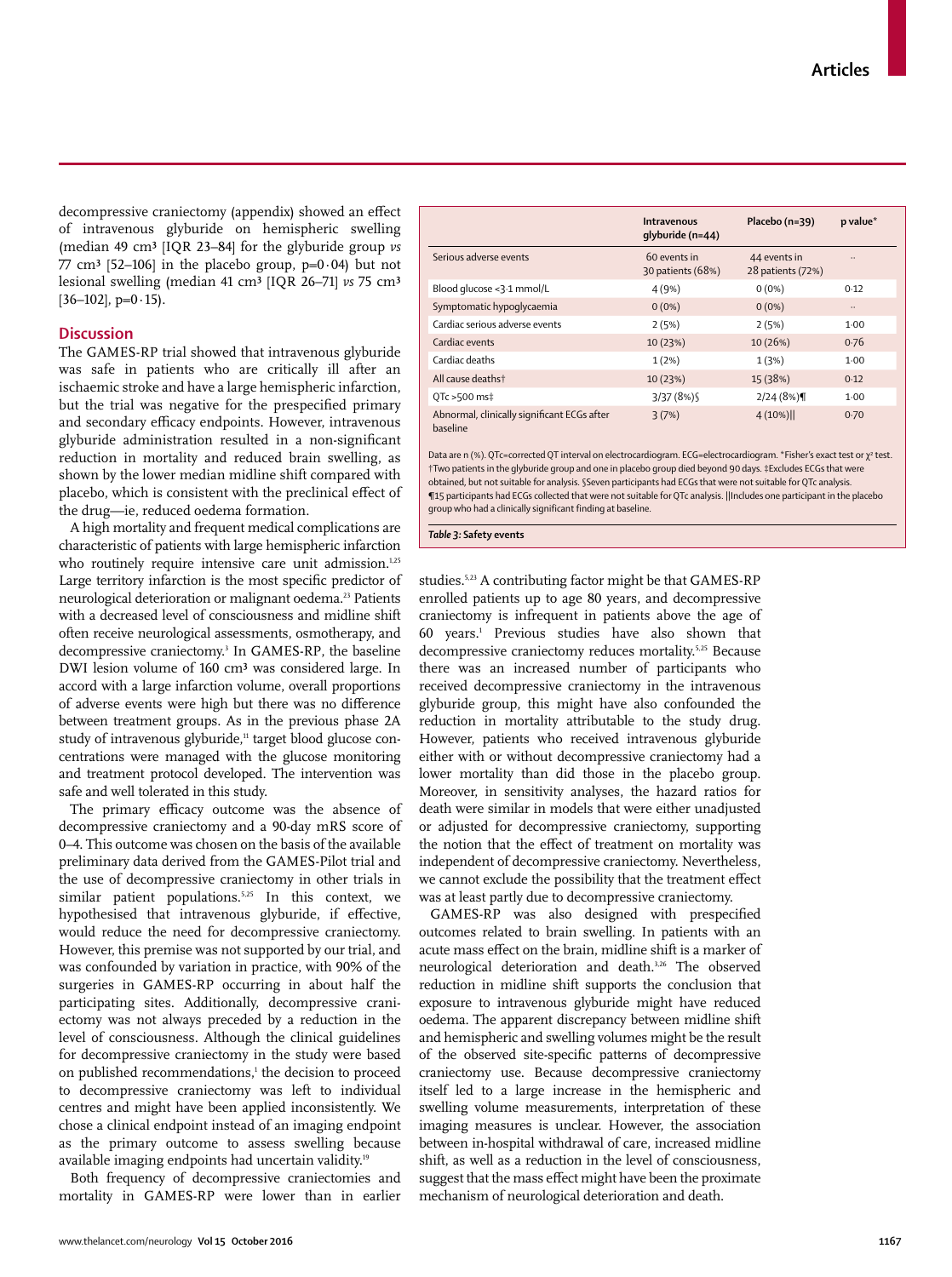Exposure to intravenous glyburide also led to a reduction in plasma MMP-9 levels. MMP-9 elevation is associated with several stroke-related complications, $z$ <sup>7</sup> including brain oedema after stroke.<sup>28</sup> More specific studies of glyburide administration in rodents and exploratory analysis in the GAMES-Pilot trial also suggested that intravenous glyburide might reduce MMP-9 antigen levels.<sup>21,29</sup> Taken together, these findings led us to measure the concentration of plasma MMP-9 in the GAMES-RP study population. Although our data showed a reduction of 39% (134 ng/mL) by intravenous glyburide, it is not known whether this finding reflects an effect within the brain, or derives from circulating inflammatory cells after stroke, or from other sources.<sup>30</sup> Thus, although these data support an effect of intravenous glyburide, they should be interpreted with caution in relation to attenuation of brain oedema.

Our trial had several strengths. It was a double-blind, randomised study done in a critically ill stroke population, where glucose levels were readily managed in the intensive care setting. There was no loss to follow-up for the primary endpoint, and any imputation for missing neuroimaging data was handled conservatively. The study design was informed by preclinical studies that clarified the molecular target, mode of delivery, and therapeutic time window for intravenous glyburide, with GAMES-RP closely mirroring the design of preclinical studies.<sup>8,9</sup> Endpoints were chosen to assess whether SUR1 was an appropriate target for the reduction of brain oedema. Finally, GAMES-RP studied a population of only patients with a large hemispheric infarction who were likely to experience substantial swelling, as shown in animal models.

There are several limitations to the GAMES-RP trial. The trial was terminated early because of limitations in funding. Although the decision to stop enrolment was not based on any knowledge of outcome or concern regarding safety, the sample size was smaller than originally planned. There is evidence that truncation of randomised clinical trials leads to overestimation of effect size.<sup>31</sup> In view of the exploratory nature of the trial, these analyses also relied on the per-protocol sample and there was no adjustment for the type I error rate for multiple endpoints. Further study is needed to confirm the results obtained for the tertiary endpoints. Also, decompressive craniectomy might not be an appropriate endpoint to assess medical treatments targeting swelling for reasons considered previously, and future study design will need to account for the potential for confounding. The drug was also started an average of 9 h after stroke onset and, in view of the time and efficacy interaction of intravenous glyburide in preclinical studies,<sup>17</sup> this comparatively late administration might have attenuated the observed effect size. Finally, it is possible that a higher dose of intravenous glyburide than that used in this study might have led to a more robust clinical effect. However, the maximum tolerated dose, established in a phase 1 study (NCT01132703), was safely used in this study.

There are several implications for future studies focusing on the prevention of brain oedema after stroke. The selection of surrogate imaging markers of oedema requires additional validation, although midline shift might be a reasonable choice for patients with a large hemispheric infarction. Future studies of intravenous glyburide should also consider minimising the time to administration of drug. Finally, these results might have implications for oedema prevention in other forms of stroke or acute brain injury in which swelling results in an adverse outcome.

The GAMES-RP study did not identify any new safety concerns for intravenous glyburide beyond what is already known for oral glyburide. Although the primary and secondary efficacy outcomes were not significant, in participants with large hemispheric stroke who are at risk for cerebral oedema, intravenous glyburide might reduce mortality, midline shift, and concentrations of plasma MMP-9. These findings identify a potential role of SUR1 in the pathogenesis of ischaemic brain swelling, and support further study of intravenous glyburide for this indication.

# **Contributors**

KNS and WTK had full access to all of the data in the study, and take responsibility for the integrity of the data and the accuracy of the data analysis. KNS, WTK, JJE, and SJ planned the analysis, and JJE, the lead statistician, did the analysis. All four individuals had full access to the complete data set and output. KNS, WTK, SJ, and JJE were responsible for the study concept and design. JJE and the Data Coordination Unit at the Medical University of South Carolina managed the data. KNS, WTK, and JJE did the data analysis. KNS, WTK, JJE, SJ, JMS, GJdZ, LAB, GKS, CO, HH, and BJM interpreted the data. KNS, WTK, JJE, JMS, GJdZ, LAB, GKS, A-CO, SJ, HH, and BJM drafted the manuscript. All authors finalised and approved the final version of the paper.

#### **GAMES-RP study investigators**

*Neuroimaging Core*: *USA* Lauren A Beslow, Gordon K Sze (Yale University, New Haven, CT), Thomas Battey, Ann-Christin Ostwaldt (Massachusetts General Hospital, Boston, MA); *Biomarker Core*: *USA* Hannah Irvine (Massachusetts General Hospital, Boston, MA); *Data Monitoring Committee*: *USA* Don Easton (University of California, San Francisco, San Francisco, CA), Karen Johnston (University of Virginia, Charlottesville, VA), Michael Diringer (Washington University, St Louis, MO); *Medical Safety Monitor:* Eugene Means (Remedy Pharmaceuticals, New York, NY, USA); *GAMES-RP Site Investigators: USA* Bradley Molyneaux (University of Pittsburgh, Pittsburgh, PA), Paul Muscat (Maine Medical Center, Portland, ME), W Taylor Kimberly (Massachusetts General Hospital, Boston, MA), Kendra Drake (University of Arizona, Tucson, AZ), Jennifer Majersik (Salt Lake City, UT, USA), Edward Manno (Cleveland Clinic, Cleveland, OH), Raphael Carandang (University of Massachusetts, Boston, MA), Carolyn Cronin (University of Maryland, College Park, MD), Michel Torbey (Columbus, OH, USA), Shyam Prabhakaran (Northwestern, Evanston, IL), David Hwang (Yale University, New Haven, CT), Scott Silliman (University of Florida, Gainesville, FL), Osman Kozak (Abington, PA, USA), Holly Hinson (Oregon Health Sciences, Portland, OR), Igor Rybinnik (Rutgers, Brunswick, NJ), Wei Liu (University of Louisville, Louisville, KY), Gregory Albers (Stanford, Stanford, CA), Edward Jauch (Medical University of South Carolina, Charleston, SC); *GAMES-RP Advisors*: *USA* J Marc Simard, Barney J Stern (University of Maryland, Baltimore, MD, USA), Gregory del Zoppo (University of Washington, Seattle, WA, USA); *Adjudication Committee*: *Germany* Rüdiger von Kummer (Dresden); *USA* Javier Romero (Boston, MA); *Canada* Andrew Demchuk (Calgary, CA).

#### **Declaration of interests**

SJ is an employee, cofounder, and CEO of Remedy Pharmaceuticals. JMS has a patent related to the study and has shares in Remedy Pharmaceuticals. WTK, KNS, JJE, GKS, and LAB received grants from Remedy Pharmaceuticals during the conduct of this study. BJM and HH received grants from Remedy Pharmaceuticals outside of the submitted